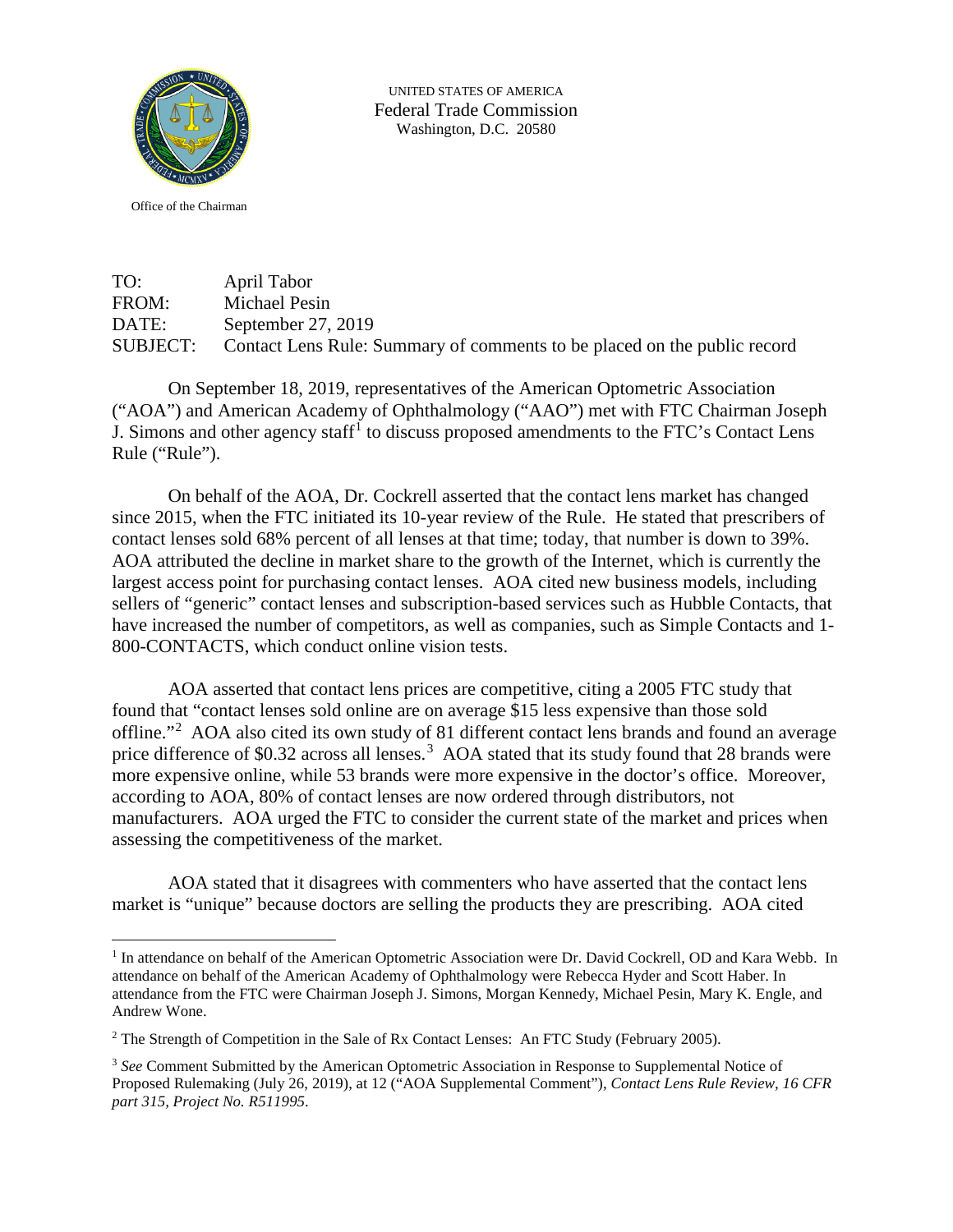FTC complaint counsel's filing in a 2017 Part 3 enforcement proceeding stating that "it is common knowledge that healthcare professionals at ambulatory surgery centers, orthopedic centers, dental service providers, and many other 'healthcare providers' may sell the products that they prescribe."<sup>[4](#page-1-0)</sup>

Dr. Cockrell stated that available data shows a low rate of prescription release noncompliance. AOA cited data obtained through a 2017 Freedom of Information Act request showing that the FTC received a total of 309 complaints regarding prescription release between  $2011$  and  $2016$ <sup>[5](#page-1-1)</sup> AOA asserted that approximately 200 million contact lens prescriptions were issued in the same timeframe. AOA noted concerns raised by FTC staff during a 2018 workshop that consumers may not know that they have a right to their prescription, nor to whom to complain should they not receive it.<sup>[6](#page-1-2)</sup> To address this concern, AOA recommended that doctors should be required to post a sign in their offices notifying patients of the right to their prescription in lieu of a prescription verification requirement.

AOA raised questions about a consumer survey submitted by 1-800 CONTACTS,<sup>[7](#page-1-3)</sup> which asked about prescriber compliance with the Rule's prescription release requirement. AOA noted that the 1-800 CONTACTS survey concluded that 56.9% of patients who were not "automatically provided Rx" had to ask for their prescription. AOA asserted that the survey equates a patient asking for his or her prescription with noncompliance with the Rule. Dr. Cockrell asserted that it is common for a patient to ask for his or her prescription before a fitting is complete. AOA argued that better data is needed to fully assess compliance rates, and recommended the FTC create a dedicated complaint system for complaints related to the Contact Lens Rule.

AOA and AAO suggested that the shift towards online sales for contact lenses raises additional concerns. AOA and AAO cited 1-800 CONTACTS advertisements on Twitter that direct patients towards an online eye exam, and asserted that such advertising discredits the importance of comprehensive eye exams. Mr. Haber stressed that in addition to determining a patient's prescription, comprehensive eye exams also check for other conditions such as high ocular pressure and glaucoma.

AOA stated that it received 1,028 unique complaints of contact lens sale violations from doctors of optometry and their staff from 2017-July 2019. AOA identified the primary complaints as relating to: the sale of contact lenses without a prescription; sales that were not prescribed to the patient or were based on an incorrect prescription; incomplete verification requests; and sales based on expired prescription. AOA asserted that 41% of these complaints concerned Hubble Contacts, an online retailer of "generic" contacts. AOA stated that some of

<span id="page-1-0"></span> <sup>4</sup> *See* FTC Complaint Counsel Finding of Fact in the Matter of 1-800 CONTACTS, INC., a corporation, Docket No. 9372.

<span id="page-1-1"></span><sup>5</sup> *See* Comment Submitted by the American Optometric Association in Response to Notice of Proposed Rulemaking (April 6, 2018), at 7, *Contact Lens Rule Review, 16 CFR part 315, Project No. R511995*.

<span id="page-1-2"></span><sup>6</sup> *See* FTC Workshop, *The Contact Lens Rule and the Evolving Contact Lens Marketplace* (March 7, 2018).

<span id="page-1-3"></span><sup>7</sup> *See* Comment Submitted by 1-800 CONTACTS in Response to Supplemental Notice of Proposed Rulemaking (July 30, 2019), *Contact Lens Rule Review, 16 CFR part 315, Project No. R511995*.